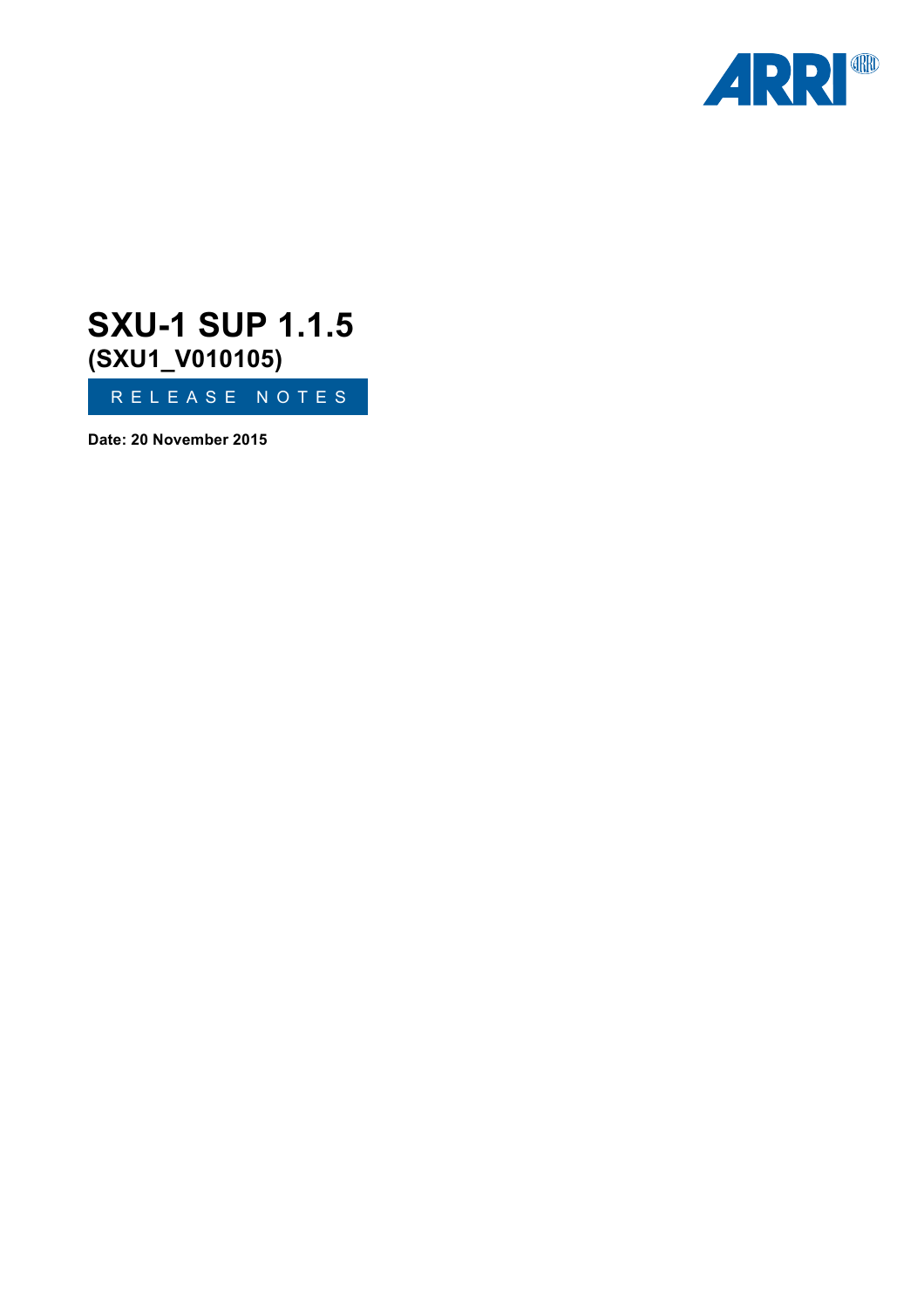# **Table of Contents**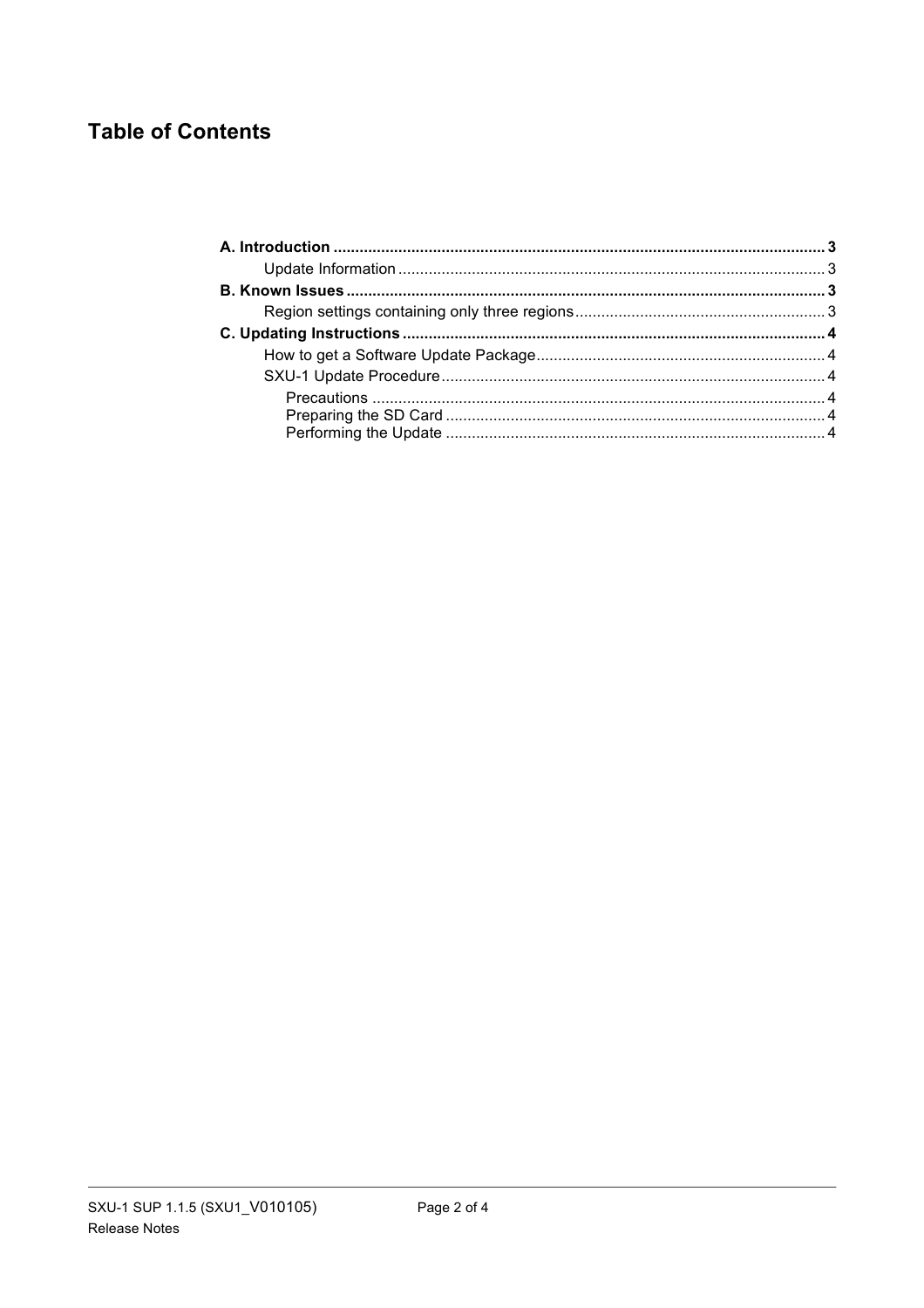# **A. Introduction**

#### Dear Customers,

We wish to announce the release of Software Update Packet (SUP) 1.1.5 for the Single Axis Unit SXU-1. This maintenance release fixes a potential issue with an unintended region setting to 'Japan'.

### **Update Information**

We highly recommend updating the SXU-1 to this software update package.

**Important notice: This software update requires the previous installation of SXU-1 SUP 1.1.4 (SXU1\_V010104). Please make sure to have SXU-1 SUP 1.1.4 (SXU1\_V010104) installed before installing SUP 1.1.5 (SXU1\_V010105).**

## **B. Known Issues**

### **Region settings containing only three regions**

In rare cases, the radio region-setting menu contains three regions only after performing a software update. Please perform the software update again to obtain all five regions. Note that region setting is only available for devices including the EMIP300 radio module.